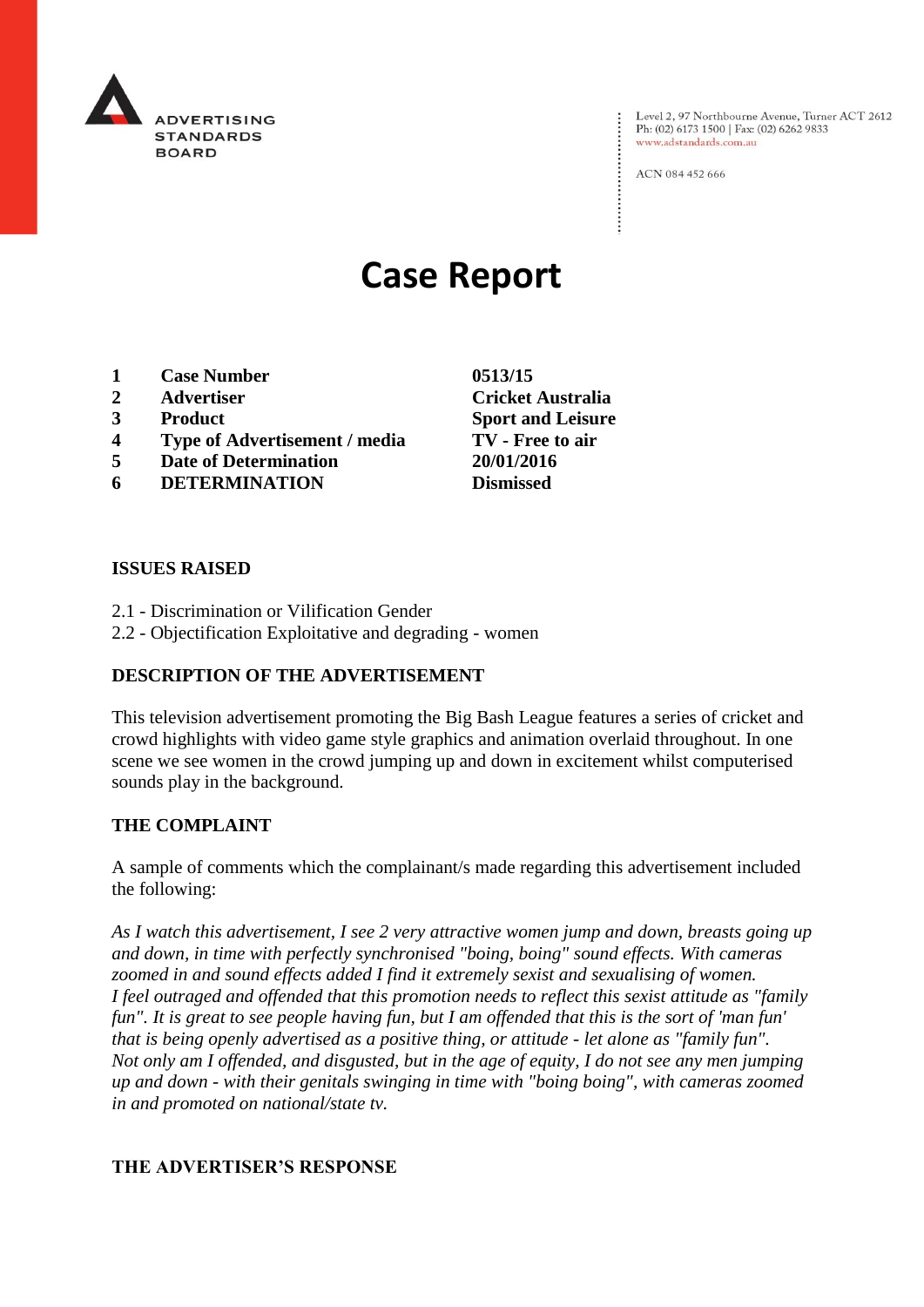Comments which the advertiser made in response to the complainant/s regarding this advertisement include the following:

*Thanks for your note regarding the Brisbane Heat television promotion.*

*The intention of this year's Big Bash League (BBL) campaign is to combine the fun and excitement of attending a BBL match, with a real focus on families and kids.* 

*The use of the two ladies mentioned in the complaint is in no way intended to sexualise women in any way, and merely shows two friends at a game having fun and enjoying themselves. The sound effects that accompany the commercial are a well-known arcade style effect, and relate to the graphics that feature on the commercial as opposed to the ladies and jumping up and down.* 

*Cricket Australia and the BBL have implemented a number of initiatives this season that are specifically targeted at ensuring that all females (whether that be mums, young girls, or teenagers) are made to feel welcome and engaged at a BBL match and we are investing significantly in ensuring that cricket remains a sport for all Australians, regardless of gender. While we respect the feedback and observations in relation to the Brisbane Heat commercial, it is certainly not the intention to demean females in any way.*

### **THE DETERMINATION**

The Advertising Standards Board ("Board") considered whether this advertisement breaches Section 2 of the Advertiser Code of Ethics (the "Code").

The Board noted the complainant's concerns that the advertisement features "boing boing" sound effects accompanying footage of women jumping up and down which is sexist and sexualises women.

The Board viewed the advertisement and noted the advertiser's response.

The Board considered whether the advertisement complied with Section 2.1 of the Code which requires that 'advertisements shall not portray or depict material in a way which discriminates against or vilifies a person or section of the community on account of race, ethnicity, nationality, gender, age, sexual preference, religion, disability, mental illness or political belief.'

The Board noted that this television advertisement features crowd scenes from cricket matches and that one scene shows two women jumping up and down in excitement whilst computer generated sound effects can be heard in the background.

The Board noted the complainant's concern that the noises accompanying the women